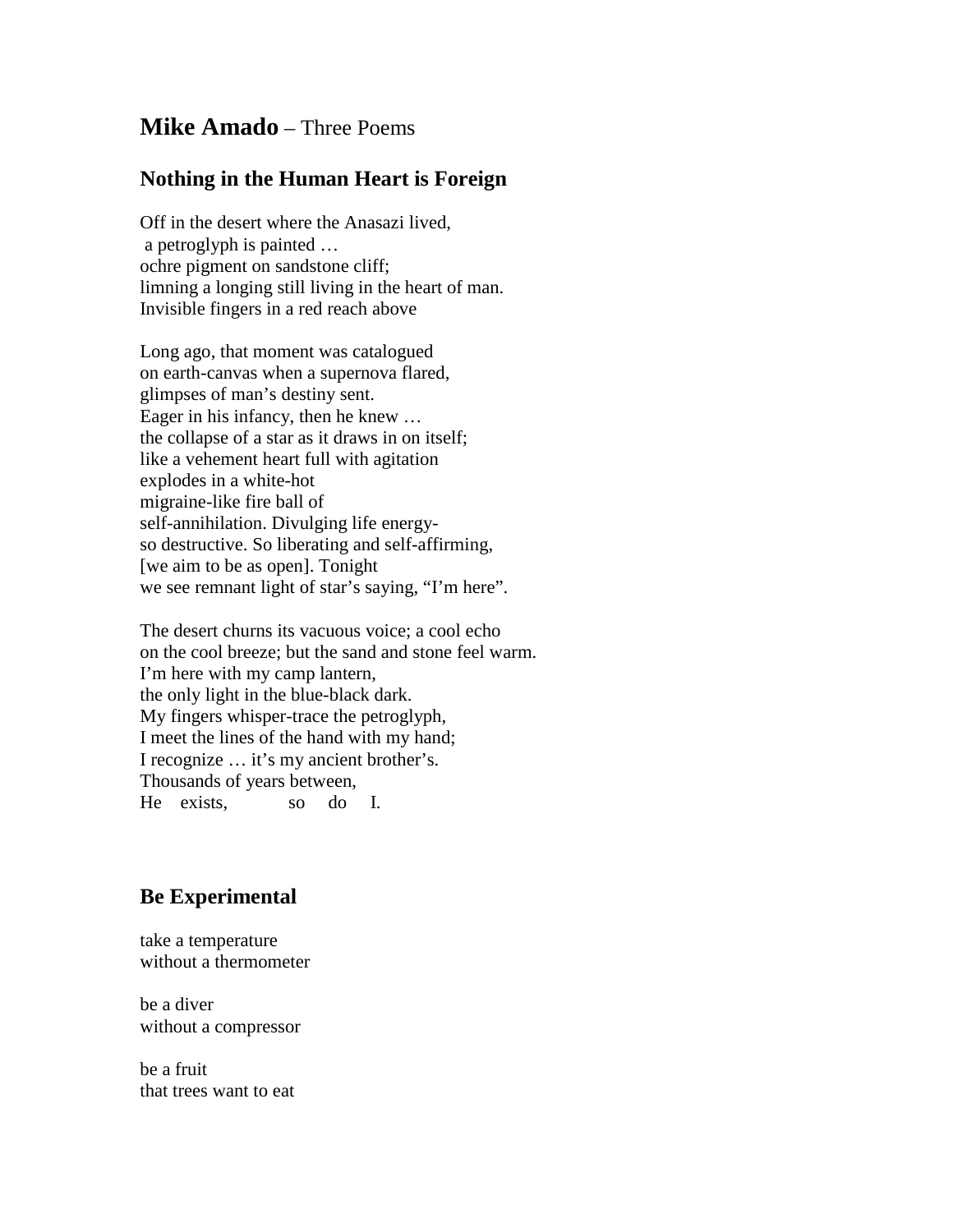be fresh produce in the frozen section

play tennis in the woods

make words masquerade as their antonyms

be a marching band of flamenco guitars

play the congas with the tabla.

## **Shades**

Darkness stands in the corner Arms folded and shoulders to the wall. Waiting for someone to say the word... Ashes fall from its cloudy cigarette.

Then tough as pre-teens Totting machine guns, it spoke:

*"There is a soil where monsters who used to be children play. Pitch-black woods swarm with flames and smoke. Want lives there, an undercurrent of thunderstorms in winter understand? What's the big deal, you wanting to lifted your bloated self out? Light's brutal and burns. Trying to chase down Mother-love; you'll find the cord. Don't you know? We are born from the dark, we cry ever since."*

It's a mortal joy, for certain to Prank in those candy-colored Ribbons of day. but then…